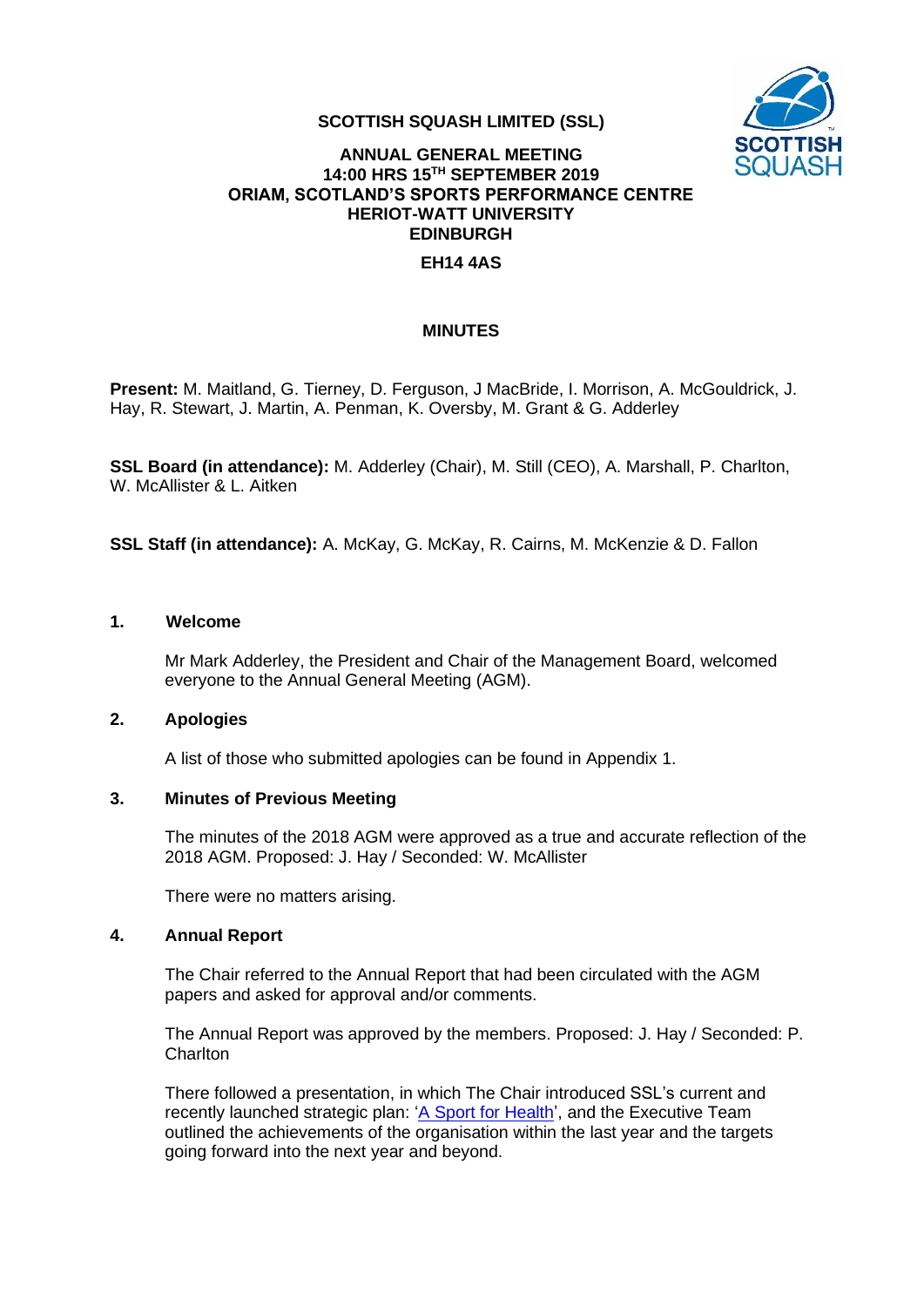## **5. Adoption of Accounts**

The examined income and expenditure accounts were approved. Proposed: J. MacBride / Seconded: A. Marshall

The Chair indicated that, despite a rising membership, membership income is currently based solely on league team participation levels and this has declined in recent years. The Board have set up a Membership Working Group to review the current membership structure and to explore possible alternative membership structures. Consultation with regions, clubs and members is due to get underway and any revised membership structure(s) will be presented at a future SSL AGM.

## **6. Confirmation of Directors**

- D. Massey stepped down as Director
- B. Easson stepped down as Director
- L. Aitken has joined as a Non Executive Director (Player Nominee)

## **7. AOCB**

J. MacBride expressed support for the growth of SSL's social media reach.

J. Macbride enquired if there was a strategy to increase female volunteers at Board level – M. Adderley confirmed that SSL are working on this while representatives with specific skills are required to replace outgoing Directors.

## **The meeting was followed by the Annual Awards presentation.**

## **Annual Award Winners:**

Club of the Year - Forthill Squash Club Coach of the Year - Jane Martin Junior Player of the Year – Georgia Adderley Senior Player of the Year - Rory Stewart Masters Player of the Year - Ian Ross Referee of the Year – Steffan Gwyn